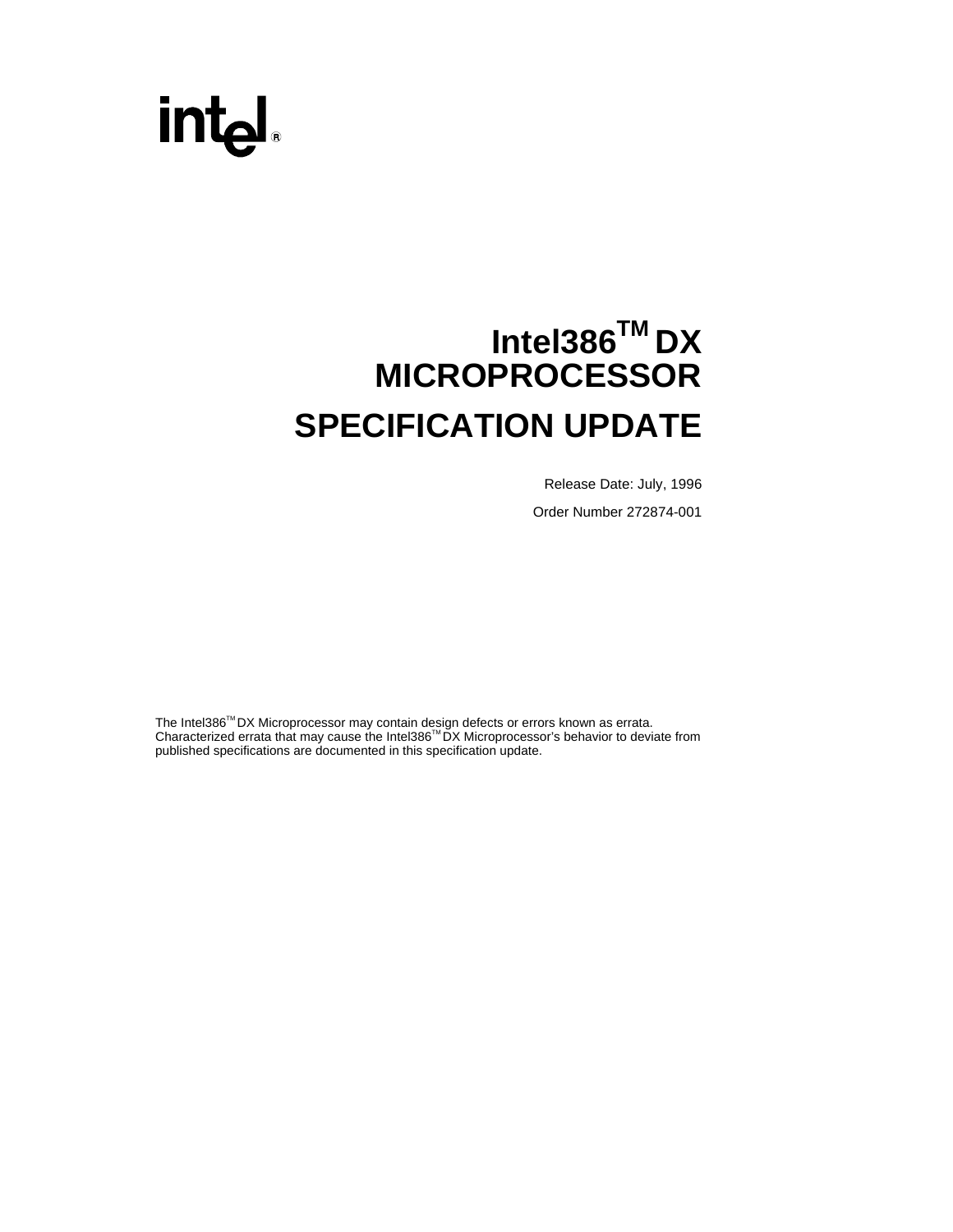Information in this document is provided in connection with Intel products. No license, express or implied, by estoppel or otherwise, to any intellectual property rights is granted by this document. Except as provided in Intel's Terms and Conditions of Sale for such products, Intel assumes no liability whatsoever, and Intel disclaims any express or implied warranty, relating to sale and/or use of Intel products including liability or warranties relating to fitness for a particular purpose, merchantability, or infringement of any patent, copyright or other intellectual property right. Intel products are not intended for use in medical, life saving, or life sustaining applications.

Intel may make changes to specifications and product descriptions at any time, without notice.

The Intel386™ DX Microprocessor may contain design defects or errors known as errata. Current characterized errata are available on request.

Contact your local Intel sales office or your distributor to obtain the latest specifications before placing your product order.

\* Third-party brands and names are the property of their respective owners.

Copies of documents which have an ordering number and are referenced in this document, or other Intel literature, may be obtained from:

Intel Corporation P.O. Box 7641 Mt. Prospect, IL 60056-7641

or call in North America 1-800-879-4683, Europe 44-0-1793-431-155, France 44-0-1793-421-777,

Germany 44-0-1793-421-333 other Countries 708-296-9333

Copyright © 1996, Intel Corporation

ii July, 1996 272874-001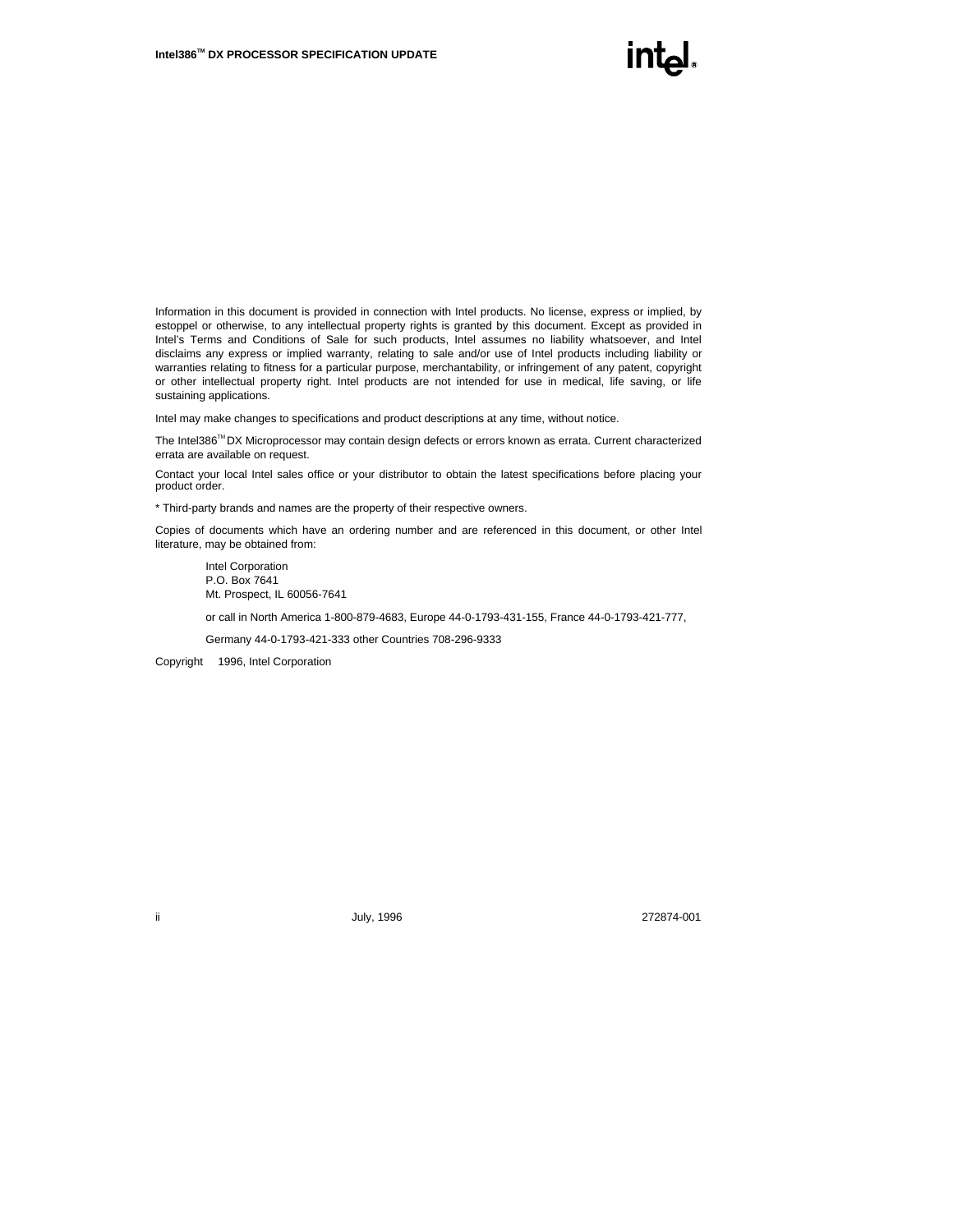

# **CONTENTS**

272874-001

July, 1996

 $\overline{\text{iii}}$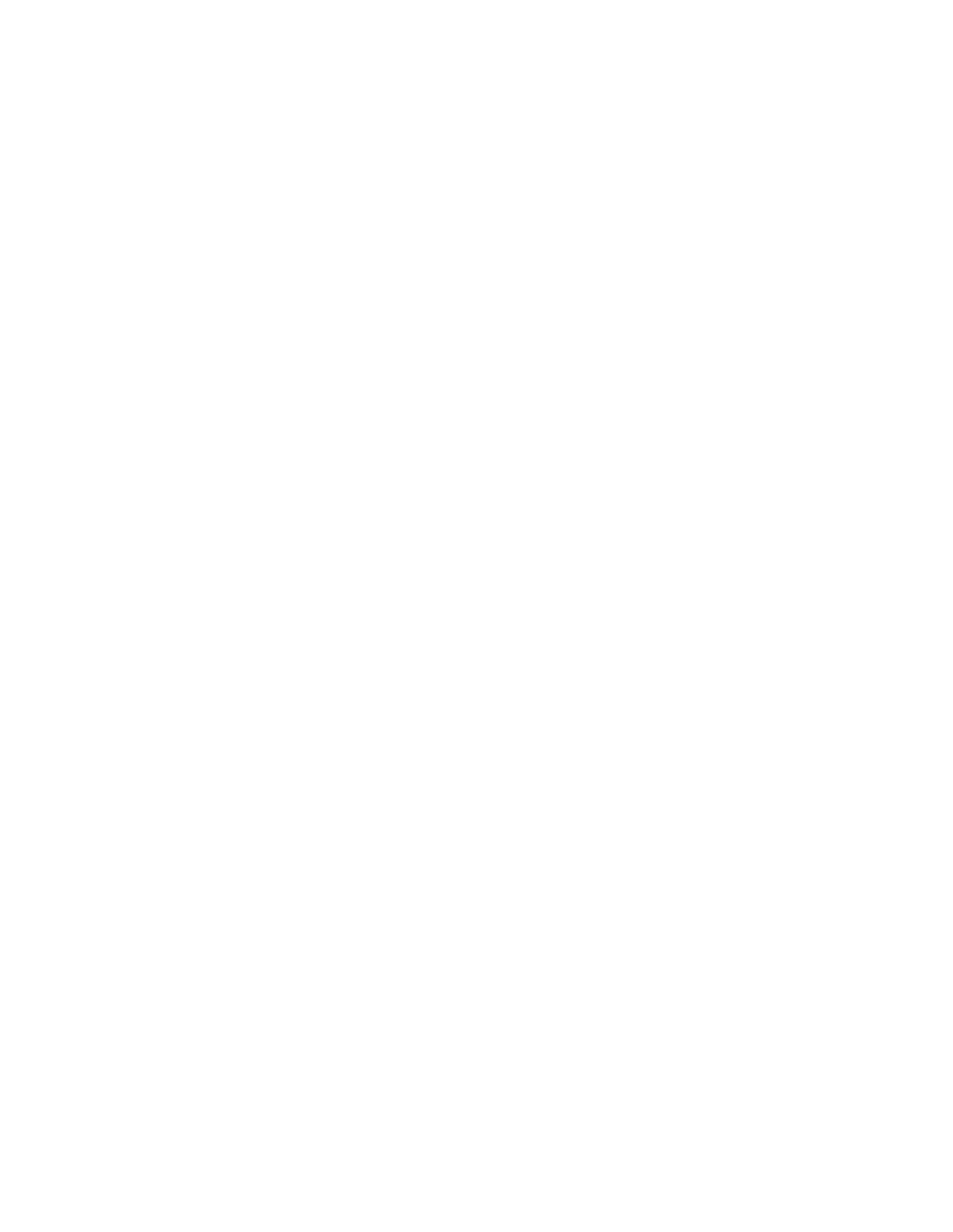

# **REVISION HISTORY**

This document applies to the F-step of the dynamic Intel386™ DX Processor. The errata and information that has changed in this technical note since the last revision are outlined below:

| <b>Date of Revision</b> | <b>Version</b> | <b>Description</b>                                                                                                |
|-------------------------|----------------|-------------------------------------------------------------------------------------------------------------------|
| 07/01/96                | 001            | This is the new Specification Update document. It contains all<br>identified errata published prior to this date. |
| 07/29/92                | 1.00           | <b>Specification Changes:</b>                                                                                     |
|                         |                | • Move from 16-bit Segment/System Register to 32-bit Destination                                                  |
|                         |                | • IDIV instruction interrupt0 due to overflow                                                                     |
|                         |                | • Clearing prefetch queue when transitioning into paging                                                          |
|                         |                | Errata:                                                                                                           |
|                         |                | • TSS Limit Check                                                                                                 |
|                         |                | • POPA/POPAD Instruction Malfunction                                                                              |
|                         |                | • Fault During Task Switch with Single Step Enabled                                                               |
|                         |                | • Incorrect Exception by a Page Faulting LOCKed Instruction                                                       |
|                         |                | <b>Specification Clarifications:</b>                                                                              |
|                         |                | • Read cycles require valid data bus levels                                                                       |
|                         |                | • Use of ESP as a base register with CALL, PUSH, and POP                                                          |
|                         |                | Instructions                                                                                                      |
|                         |                | • Use of code breaks to debug 86/286 Operating Systems                                                            |
|                         |                | • Use of ESP in 16-bit Code with 32-bit Interrupt Handlers                                                        |
|                         |                | • Debug breakpoints                                                                                               |
|                         |                | • Breakpoint exceptions                                                                                           |
|                         |                |                                                                                                                   |
|                         |                |                                                                                                                   |

272874-001 **July, 1996** July, 1996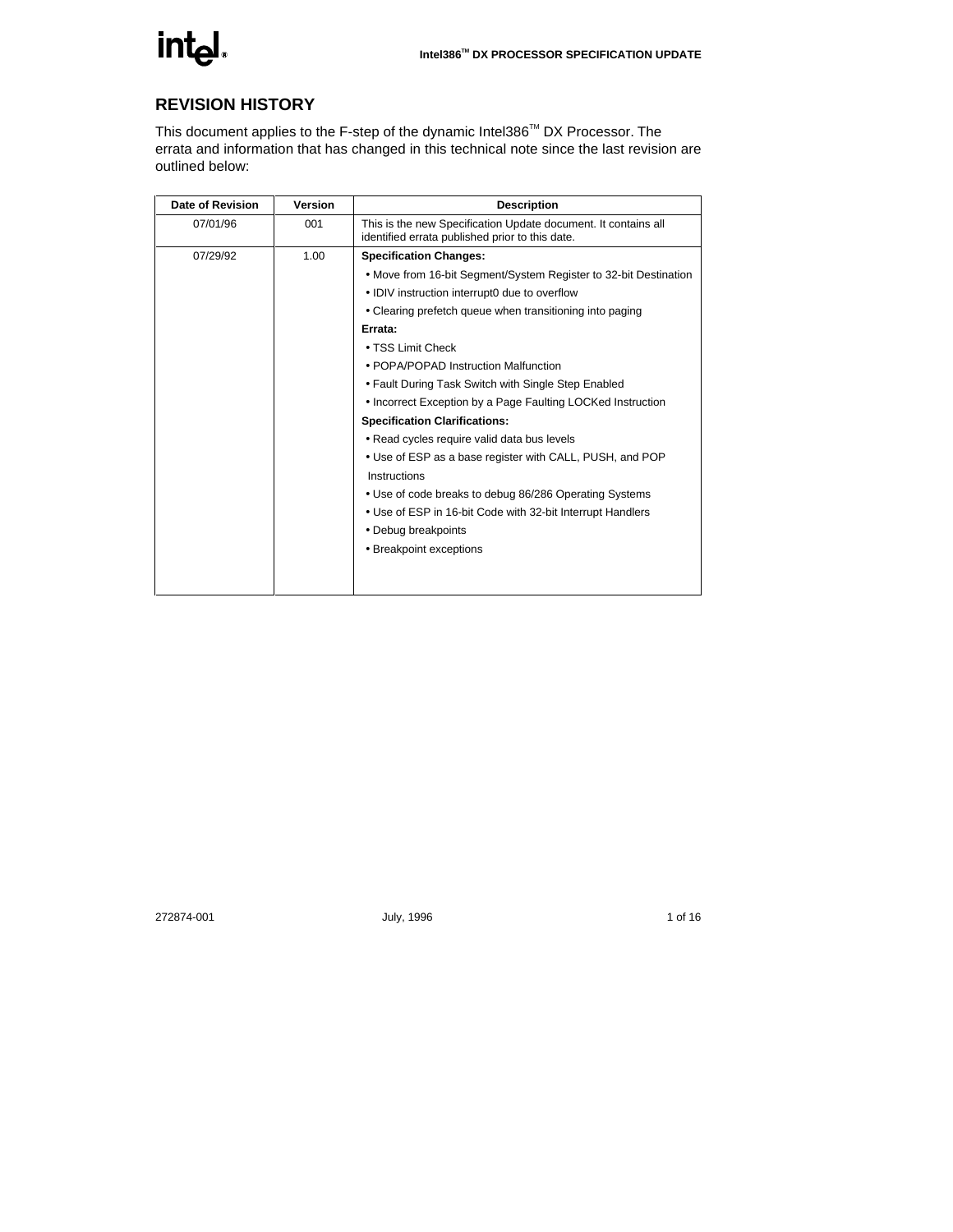

# **PREFACE**

As of July, 1996, Intel's Semiconductor Products Group has consolidated available historical device and documentation errata into this new document type called the Specification Update. We have endeavored to include all documented errata in the consolidation process, however, we make no representations or warranties concerning the completeness of the Specification Update.

This document is an update to the specifications contained in the Affected Documents/Related Documents table below. This is the first release of the Intel386™ DX Processor Specification Update. This document is a compilation of device and documentation errata, specification clarifications and changes. It is intended for hardware system manufacturers and software developers of applications, operating systems, or tools.

Information types defined in Nomenclature are consolidated into the specification update and are no longer published in other documents.

This document may also contain additional information that was not previously published.

#### **Affected Documents/Related Documents**

| Title                                        | Order      |
|----------------------------------------------|------------|
| Intel386 $^{7M}$ DX Microprocessor datasheet | 241267-001 |

#### **Nomenclature**

**Errata** are design defects or errors. These may cause the published (component, board, system) behavior to deviate from published specifications. Hardware and software designed to be used with any component, board, and system must consider all errata documented.

**Specification Changes** are modifications to the current published specifications. These changes will be incorporated in any new release of the specification.

**Specification Clarifications** describe a specification in greater detail or further highlight a specification's impact to a complex design situation. These clarifications will be incorporated in any new release of the specification.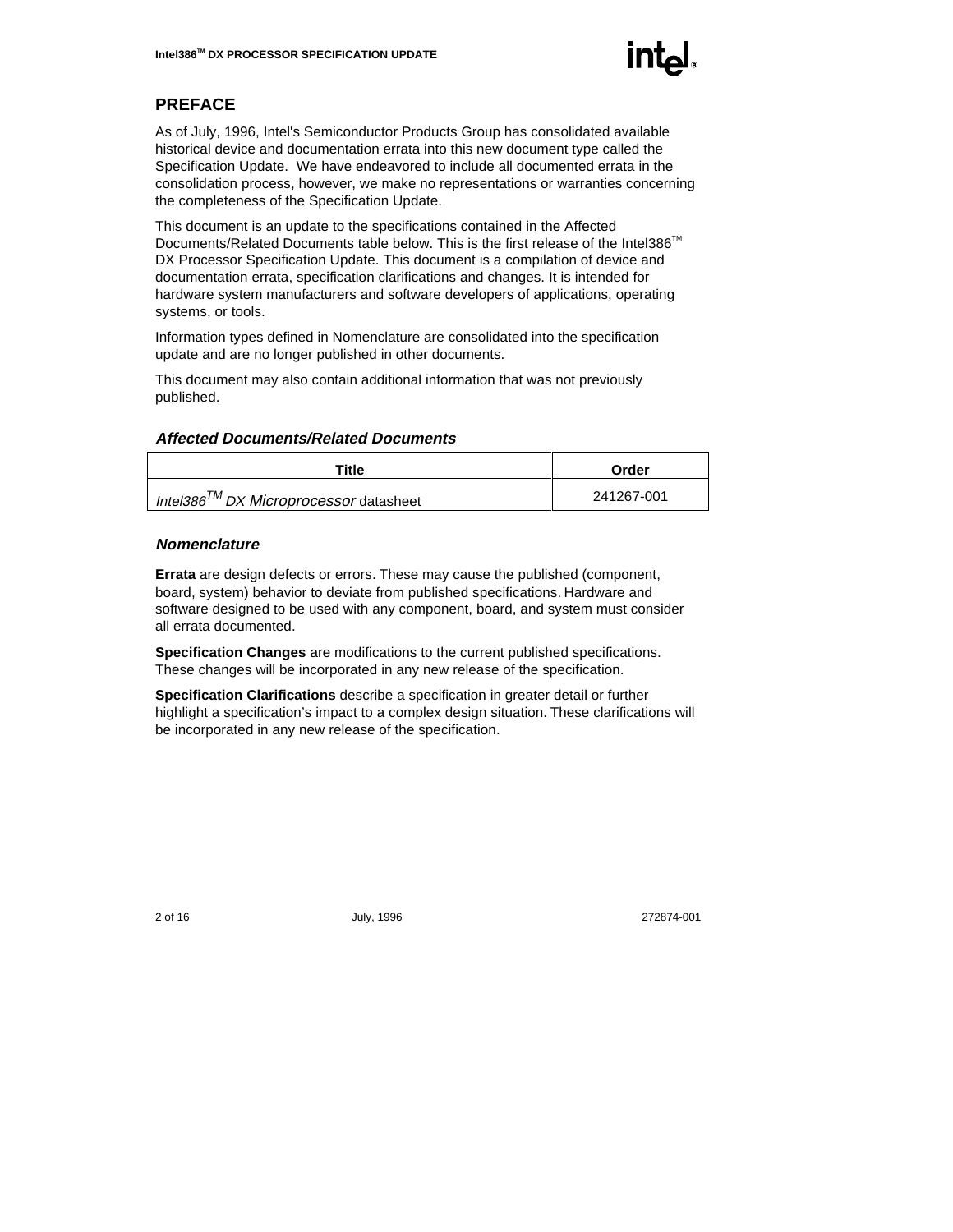

**Documentation Changes** include typos, errors, or omissions from the current published specifications. These changes will be incorporated in any new release of the specification.

#### **NOTE:**

Errata remain in the specification update throughout the product's lifecycle, or until a particular stepping is no longer commercially available. Under these circumstances, errata removed from the specification update are archived and available upon request. Specification changes, specification clarifications and documentation changes are removed from the specification update when the appropriate changes are made to the appropriate product specification or user documentation (datasheets, manuals, etc.).

272874-001 July, 1996 3 of 16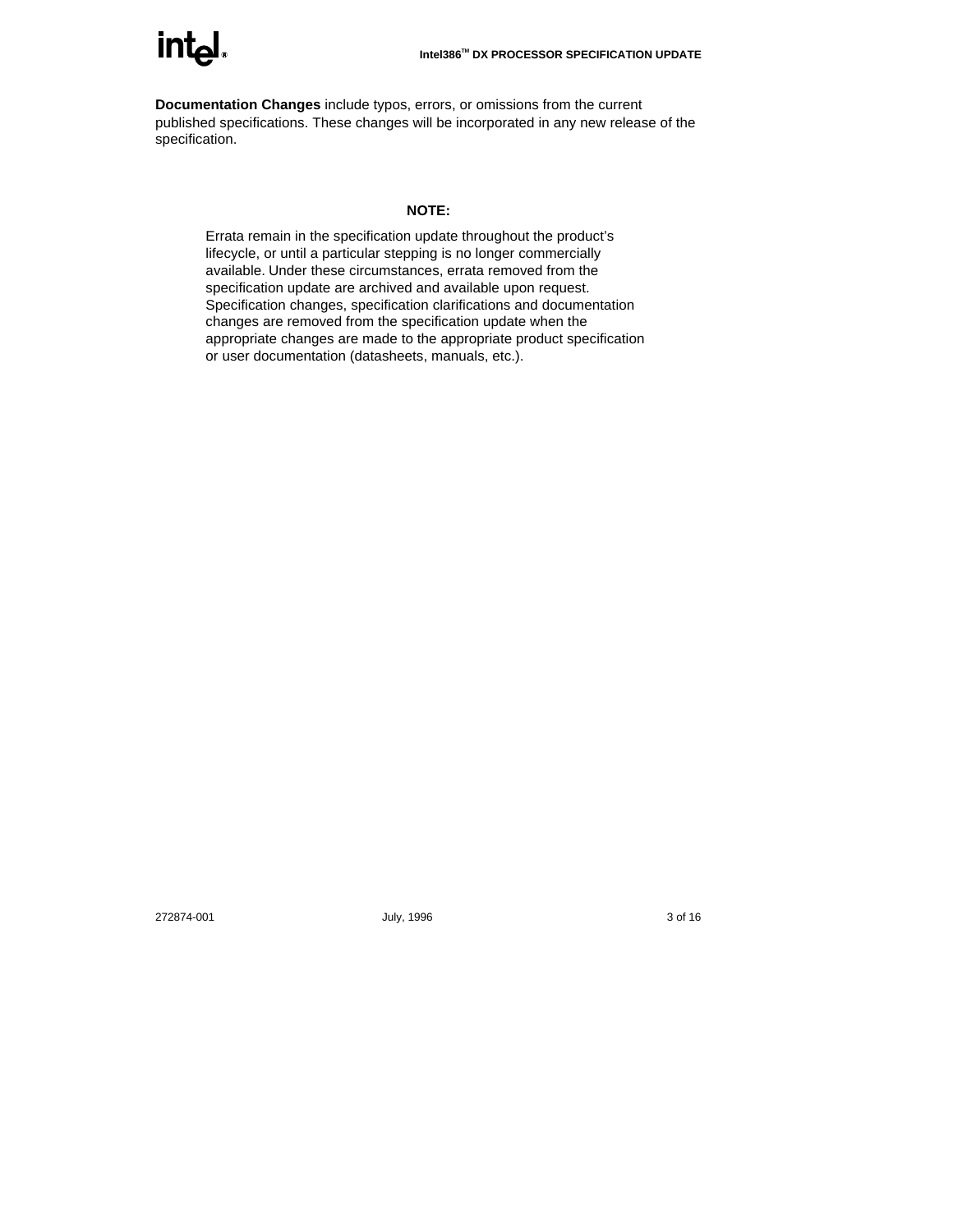

# **SUMMARY TABLE OF CHANGES**

The following table indicates the errata, specification changes, specification clarifications, or documentation changes which apply to the Intel386™ DX Processor. Intel may fix some of the errata in a future stepping of the component, and account for the other outstanding issues through documentation or specification changes as noted. This table uses the following notations:

#### **Codes Used in Summary Table**

| <u>Steps</u>    |                                                                                                                      |
|-----------------|----------------------------------------------------------------------------------------------------------------------|
| X:              | Errata exists in the stepping indicated. Specification<br>Change or Clarification that applies to this stepping.     |
| (No mark)       |                                                                                                                      |
| or (Blank box): | This erratum is fixed in listed stepping or specification<br>change does not apply to listed stepping.               |
| <u>Page</u>     |                                                                                                                      |
| (Page):         | Page location of item in this document.                                                                              |
| <b>Status</b>   |                                                                                                                      |
| Doc:            | Document change or update will be implemented.                                                                       |
| Fix:            | This erratum is intended to be fixed in a future step of the<br>component.                                           |
| Fixed:          | This erratum has been previously fixed.                                                                              |
| NoFix:          | There are no plans to fix this erratum.                                                                              |
| Eval:           | Plans to fix this erratum are under evaluation.                                                                      |
| Row             |                                                                                                                      |
|                 | Change bar to left of table row indicates this erratum is<br>either new or modified from the previous version of the |

document.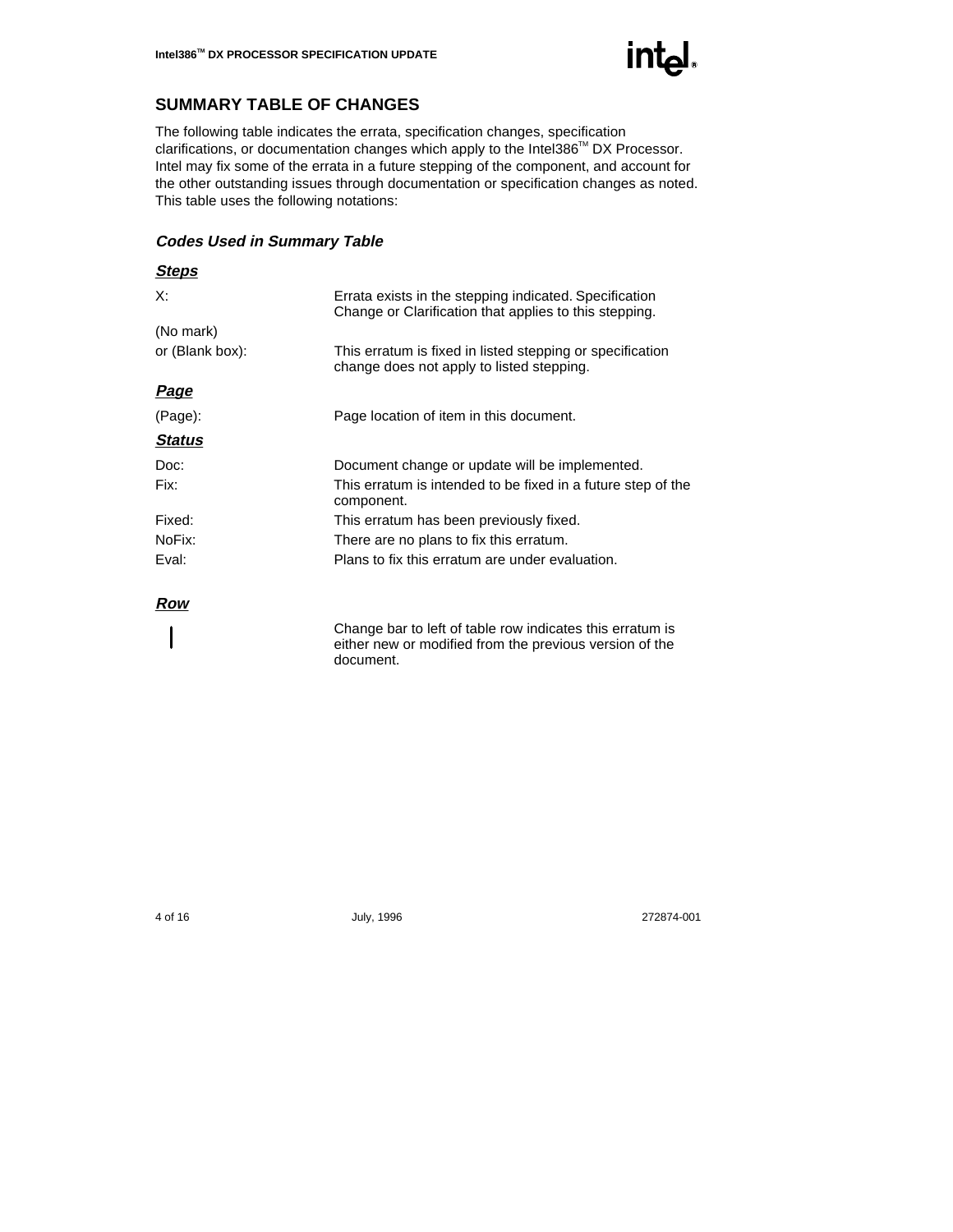

# **Errata**

| No.     |    | <b>Steppings</b> | Page | <b>Status</b> | <b>ERRATA</b>                                                |
|---------|----|------------------|------|---------------|--------------------------------------------------------------|
|         | F0 |                  |      |               |                                                              |
| 9600001 | Χ  |                  |      | NoFix         | <b>TSS Limit Check</b>                                       |
| 9600002 | X  |                  |      | <b>NoFix</b>  | POPA/POPAD Instruction Malfunction                           |
| 9600003 | X  |                  | 8    | <b>NoFix</b>  | Fault During Task Switch With Single Step<br>Enabled         |
| 9600004 | X  |                  | 9    | <b>NoFix</b>  | Incorrect Exception By A Page Faulting Locked<br>Instruction |

# **Specification Changes**

| No. |    | <b>Steppings</b> | Page | <b>Status</b> | <b>SPECIFICATION CHANGES</b>                                      |
|-----|----|------------------|------|---------------|-------------------------------------------------------------------|
|     | F0 |                  |      |               |                                                                   |
| 001 |    |                  | 10   |               | Move From 16-Bit Segment/System Register To<br>32-Bit Destination |
| 002 |    |                  | 10   |               | <b>IDIV Instruction Interrupt0 Due To Overflow</b>                |
| 003 |    |                  | 11   |               | Clearing Prefetch Queue When Transitioning Into<br>Paging         |

# **Specification Clarifications**

| No. |    | <b>Steppings</b> | Page | <b>Status</b> | <b>SPECIFICATION CLARIFICATIONS</b>                                    |
|-----|----|------------------|------|---------------|------------------------------------------------------------------------|
|     | F0 |                  |      |               |                                                                        |
| 001 | X  |                  | 12   |               | Read Cycles Require Valid Data Bus Levels                              |
| 002 | X  |                  | 13   |               | Use Of ESP As A Base Register With CALL,<br>PUSH, And POP Instructions |
| 003 | X  |                  | 13   |               | Use Of Code Breaks To Debug 86/286 Operating<br>Systems                |
| 004 | X  |                  | 14   |               | Use Of ESP In 16-Bit Code With 32-Bit Interrupt<br>Handlers            |
| 005 | X  |                  | 14   |               | Debug Breakpoints                                                      |
| 006 | X  |                  | 16   |               | <b>Breakpoint Exceptions</b>                                           |

# **Documentation Changes**

| No. | <b>Document Revision</b> | Page | <b>DOCUMENTATION CHANGES</b>                         |
|-----|--------------------------|------|------------------------------------------------------|
|     |                          |      | None for this revision of this specification update. |

272874-001 July, 1996 July, 1996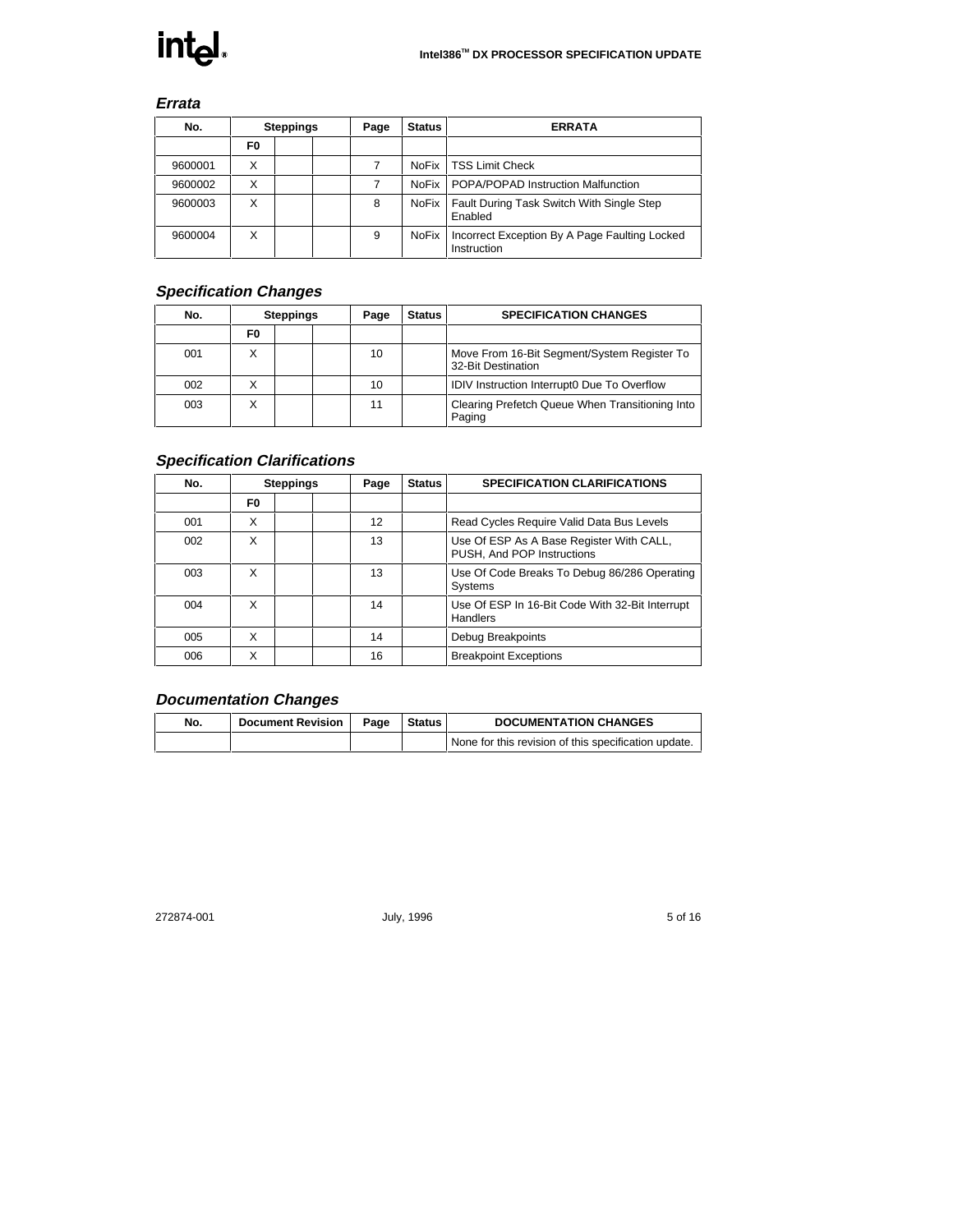

# **IDENTIFICATION INFORMATION**

# **Markings**

The F0 part is identified with the following marks:



#### i386 DX CPU-F0 (CHMOS IV)

**Legend**

| <b>MHz</b> | S-Spec# | S-Spec# |
|------------|---------|---------|
| 16         | S X6894 | S X689  |
| 20         | S X6904 | S X690  |
| 25         | S X6914 | S X691  |
| 25         | S X6914 | S X692  |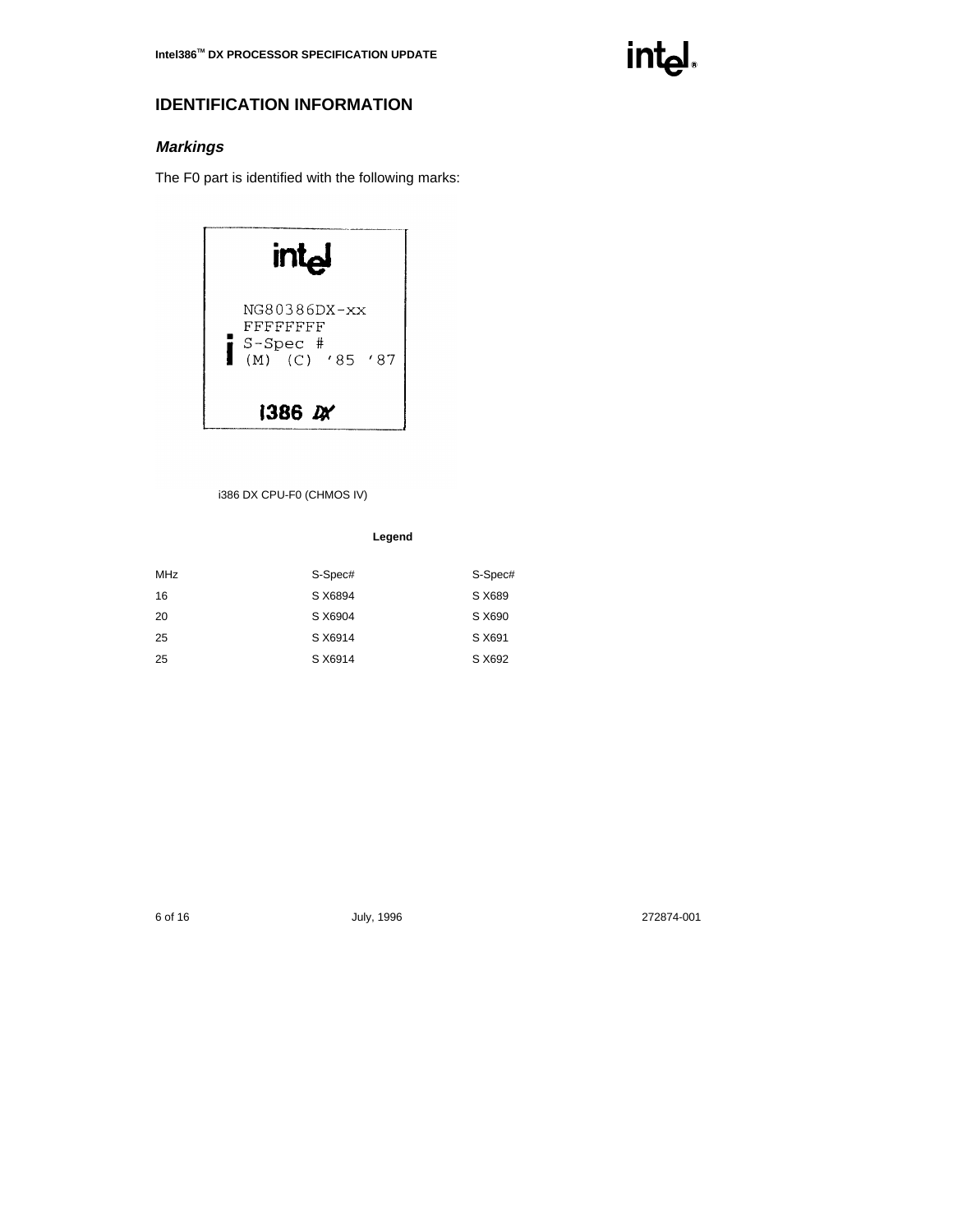

# **ERRATA**

#### **9600001. TSS Limit Check**

**PROBLEM:** The TSS limit is checked to determine if the segment being set aside is large enough. If the TSS limit is not large enough, an exception #10 is generated to indicate the error. The current microcode generates the exception for limits less than 101 bytes. This exception should be generated for limits less than 103 bytes. By not generating exception #10 for TSS limits of 101 and 102 bytes, the microcode allows task state segments that do not contain the I/O Protection Bit Map Offset.

**IMPLICATION:** The omission of the I/O Protection Bit Map Offset leads to a fault whenever an attempt is made to access the I/O Protection Bit Map Offset. These accesses occur in systems running protected mode and attempting to perform task switches.

**WORKAROUND:** The problem is avoided by verifying that a task state segment is generated with a minimum limit of 103 (67H) bytes. A task state segment of this size is large enough to contain all of the required fields.

**STATUS:** Refer to Summary Table of Changes to determine the affected stepping(s).

#### **9600002. POPA/POPAD Instruction Malfunction**

**PROBLEM:** Under certain conditions when the POPA or POPAD instruction is used, the Intel386 DX CPU executes improperly. The Intel386 DX CPU inadvertently corrupts the EAX register when either the POPA or POPAD instruction is immediately followed by an instruction that uses a base address register AND an additional register other than EAX or AX as an index register to form its effective address.

The following sample code is an example of the problem:

MOV EDX,4 POPAD MOV EBX, dword ptr [EDX + EBX\*4]

Additionally, whenever a POPA (16-bit version) instruction is immediately followed by an instruction which uses the EAX (32-bit register) as a base OR index register to form its effective address, the Intel386™ DX Processor will hang.

272874-001 July, 1996 7 of 16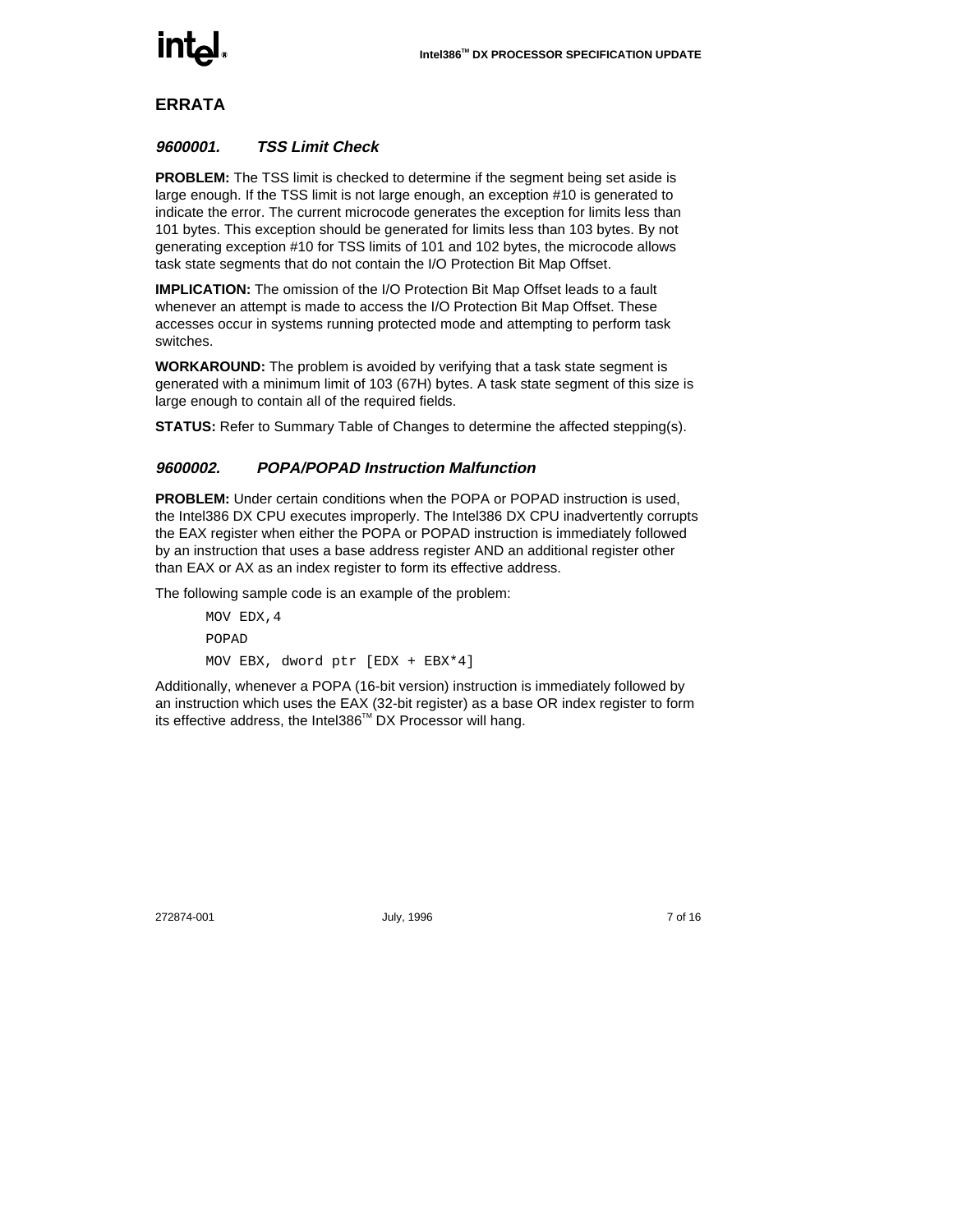

The following sample code is an example of the problem:

MOV EAX,4 POPA MOV EBX, dword ptr [EAX]

**IMPLICATION:** Depending on the above conditions, the EAX register will contain an undefined value or the processor will stop execution. Proper operation of the processor cannot be guaranteed after this sequence is executed until a hardware reset occurs. This sequence of instructions can occur in the Real, Protected and Virtual 86 modes of the Intel386 DX CPU.

**WORKAROUND:** Never execute the described instruction sequences. A workaround which has proven to be successful in all cases is to insert a NOP instruction after every POPA(D) instruction. Examples are shown below:

| <b>EXAMPLE 1</b>                 | <b>EXAMPLE 2</b>         |
|----------------------------------|--------------------------|
| MOV EDX, 4                       | MOV EAX, 4               |
| POPAD                            | <b>POPA</b>              |
| NOP                              | <b>NOP</b>               |
| MOV EBX, dword ptr [EDX + EBX*4] | MOV EBX, dword ptr [EAX] |

**STATUS:** Refer to Summary Table of Changes to determine the affected stepping(s).

#### **9600003. Fault During Task Switch with Single Step Enabled**

**PROBLEM:** If a fault occurs during a task switch and if single step is enabled (TF=1) the potential exists for the new task to be entered with single step enabled. This will only happen if the following three conditions are met:

1) The TF (single step) flag is set to 1 when the task switch occurs.

2) A fault is detected while the processor is saving the state of the current task.

3) A task gate is used to handle the fault.

**IMPLICATION:** The problem only occurs during the debug phase of code generation. Application code is not affected since single step would not be enabled while executing code. Also, the only faults possible during the problem window are exception 10 and exception 14. Exception 10 will only be encountered during this window if the TSS limit is altered after the task was entered. Exception 14 will only be encountered if the current page is marked "Not Present." Neither of these procedures is recommended programming practice.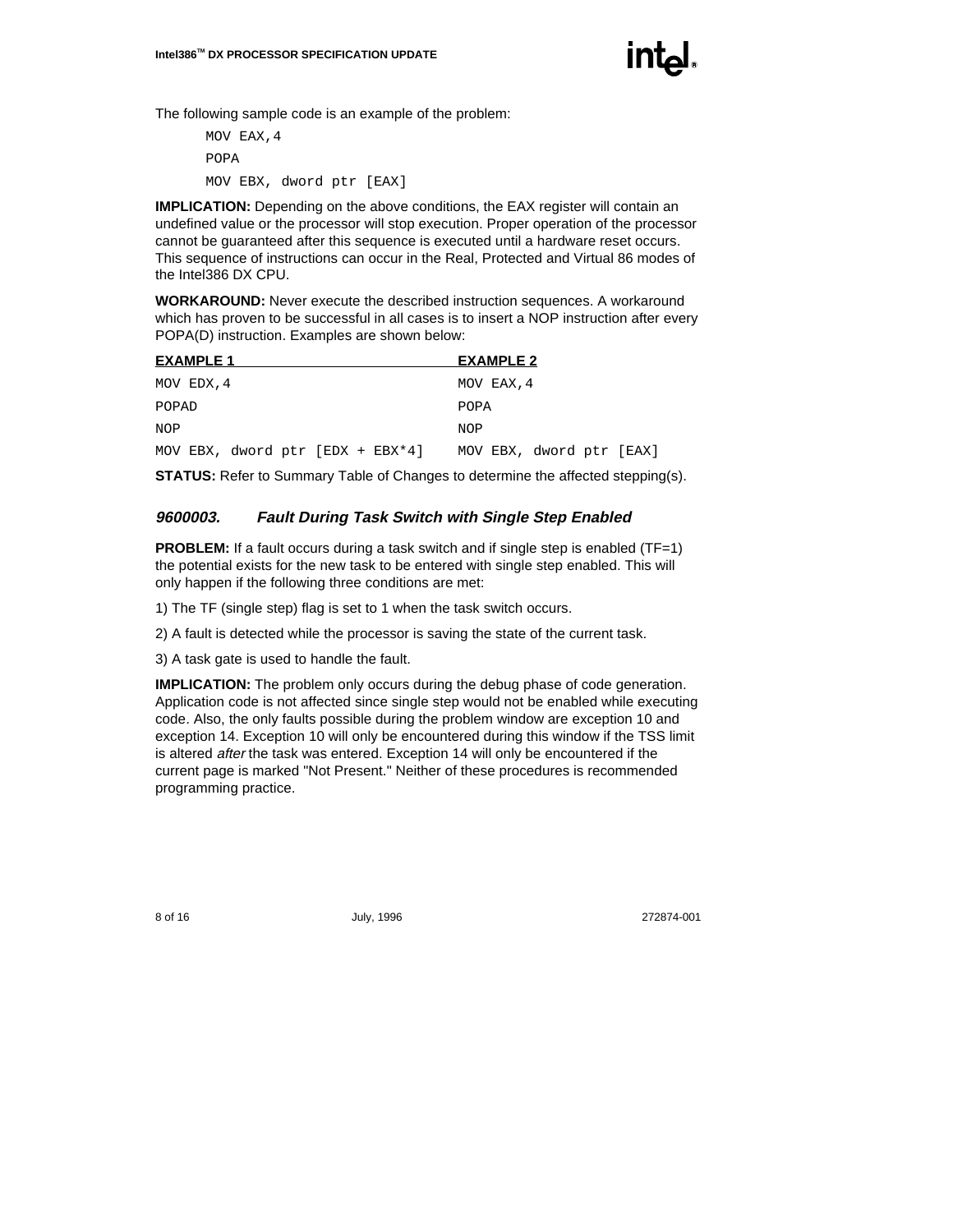

**WORKAROUND:** Eliminate one of the necessary conditions. The easiest is to follow recommended programming techniques. Do not alter the TSS limit of the current task and do not mark the current page "Not Present."

**STATUS:** Refer to Summary Table of Changes to determine the affected stepping(s).

#### **9600004. Incorrect Exception by a Page Faulting LOCKed Instruction**

**PROBLEM:** When a LOCKed instruction crosses a page boundary and the next page is marked "Not Present," a page fault should be generated (exception 14), but instead the CPU may generate an invalid opcode violation (exception 6). This only occurs if the page boundary falls between any two bytes of the entire LOCKed instruction.

**IMPLICATION:** The only effect this problem has on the system is that it may generate the wrong exception if above conditions are met. This behavior is expected more on multi-processing and in multi-thread code where use of LOCK instruction is common.

On sensing the fault, the CPU saves the CS and EIP values before transferring control to the handler. As faults are fully restartable, the faulting program can be resumed after "fixing" the cause of the exception.

**WORKAROUND:** There are at least two ways to avoid this problem.

1) Rewrite the exception 6 handler to check for the following conditions:

- a) Did any part of the instruction (prefix, opcode, operand) cross a page boundary?
- b) Does the instruction have a LOCK prefix?
- c) Is the next page where the fault occurred marked not present?

If these conditions are met, the modified exception 6 handler can invoke a page fault handler to bring in the faulting page, and simply restart the instruction by executing an IRET instruction.

2) Avoid putting a LOCKed instruction on a page boundary with the next page being not

present.

**STATUS:** Refer to Summary Table of Changes to determine the affected stepping(s).

272874-001 July, 1996 9 of 16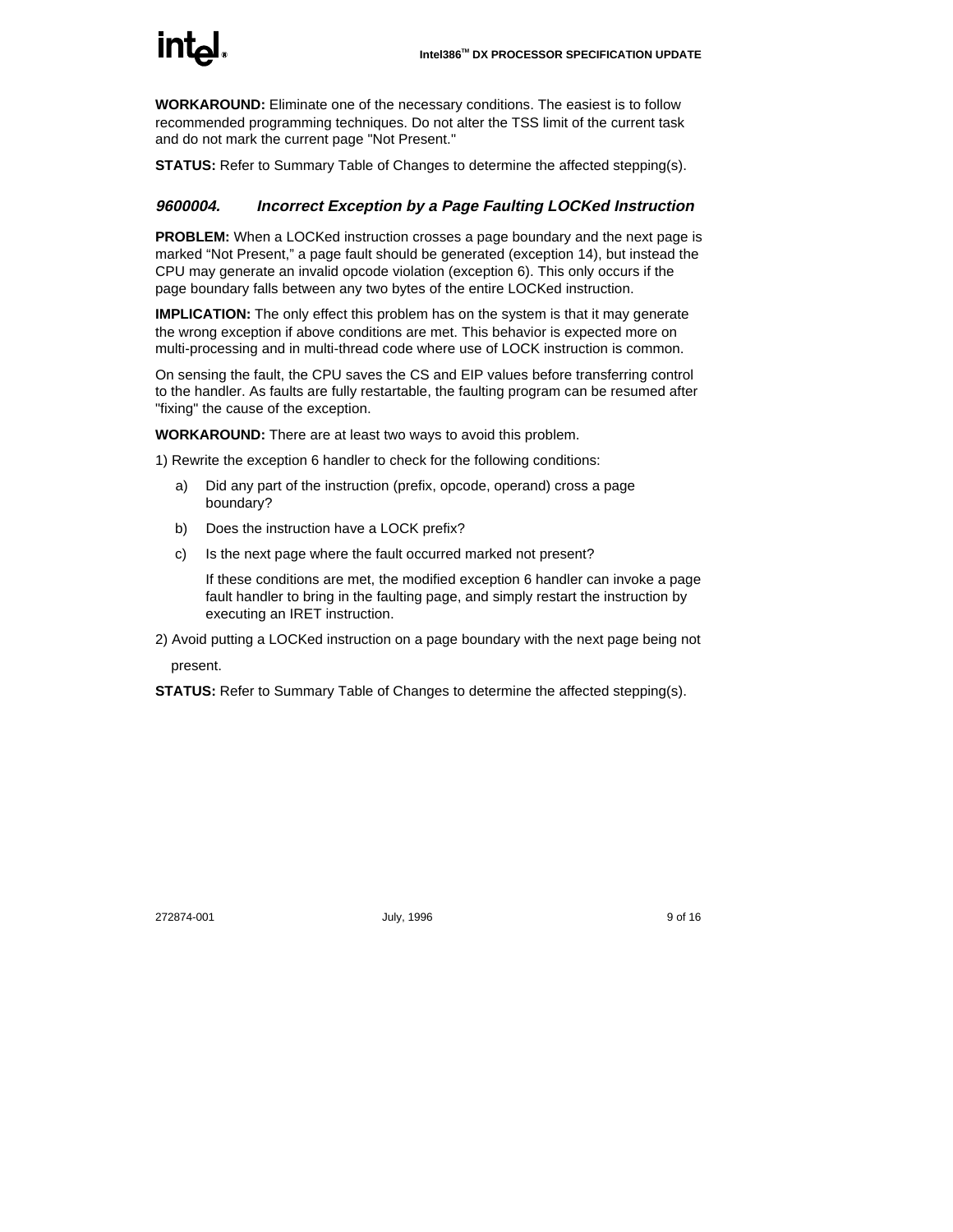

# **SPECIFICATION CHANGES**

#### **001. Move from 16-bit Segment/System Register to 32-bit Destination**

**ISSUE:** This clarifies how certain instructions (which imply a 16-bit operand size) behave with various operands and operand sizes. These instructions are: MOV r/ml6,Sreg; STR r/ml6; SLDT r/ml6; and SMSW r/ml6. When a 32-bit operand size is selected, and the destination is a register, the 16-bit source operand is copied into the lower 16 bits of the destination register, and the upper 16 bits of the destination register are undefined. With a 16-bit operand size and a register operand, only the lower 16 bits of the destination register are affected (the upper 16 bits remain unchanged). With a memory operand, the source is written to memory as a 16-bit quantity, regardless of operand size. Thus, 32-bit software should always treat the destination as 16-bits, and mask bits 16-31 if necessary.

#### **002. IDIV Instruction Interrupt0 Due To Overflow**

**ISSUE:** The IDIV instruction operands need to be sign-extended to avoid incurring an overflow condition (interrupt0 exception).

An extremely limited subset of IDIV calculations may not properly generate an overflow interrupt0 exception subsequent to the actual occurrence of an overflow calculation. This inhibited interrupt0 exception condition results in an incorrect IDIV quotient calculation. Fortran and C, however require that arithmetic operations be performed on operands of equal length; compilers thus already either extend the shorter operand or extend both operands to a common larger size. To accommodate both positive and negative numbers, compilers establish this equal length by performing sign-extension. The IDIV instruction does not incur the overflow condition when the described signextension is conducted. Direct assembly language programming should also perform sign-extension prior to executing IDIV to preclude the occurrence of the overflow condition (sign-extension of the divisor is used to prevent the overflow condition, signextension of the dividend is used to satisfy the IDIV instruction format). The Intel386<sup>TM</sup> CPU instruction set incorporates several commands to facilitate sign-extension. The CBW, CWD(CWDE), and CDQ instructions are often utilized to automatically signextend byte, word, and double-word data.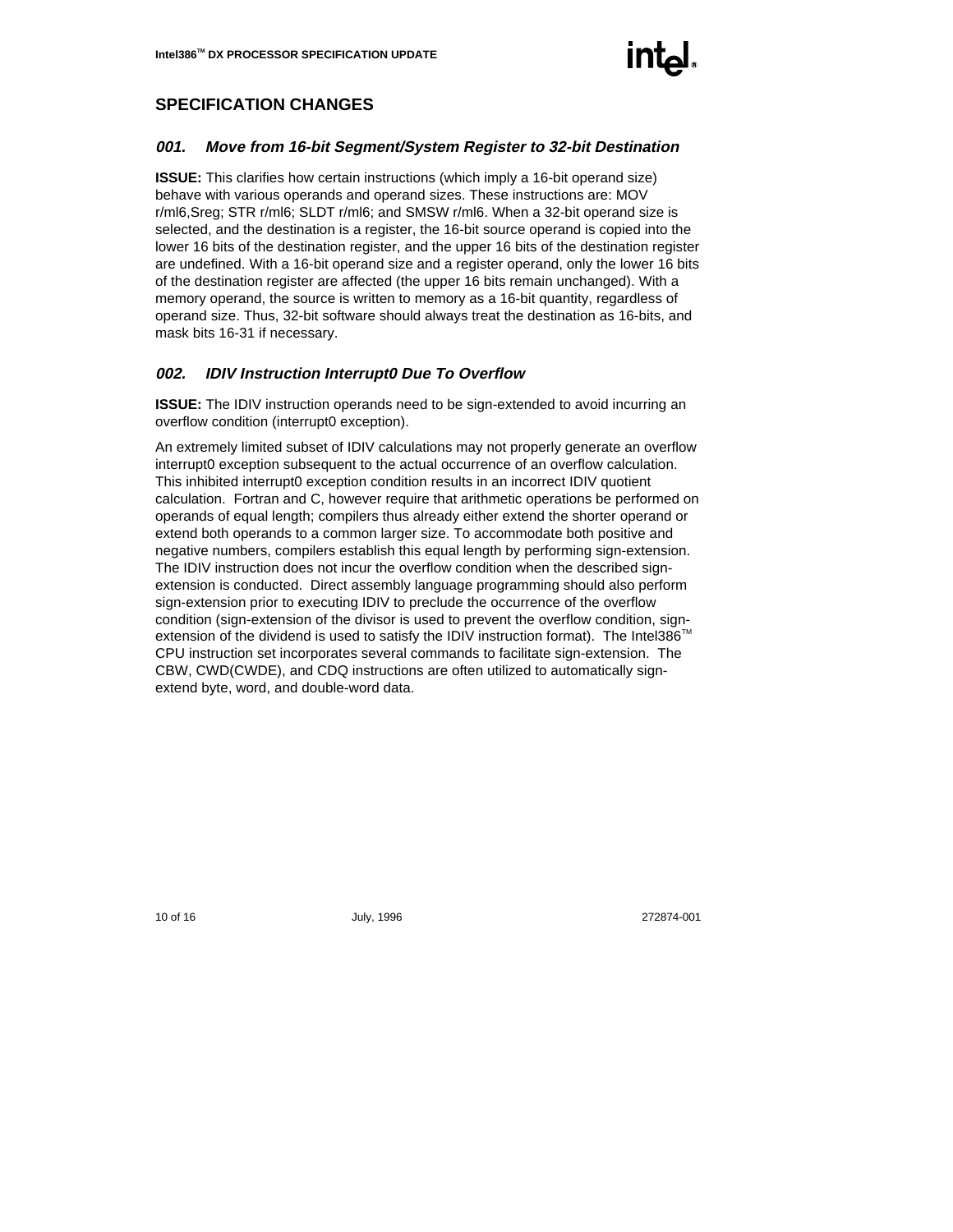

# **003. Clearing Prefetch Queue When Transitioning Into Paging**

**ISSUE:** After setting the PG (paging enable) bit in CR0, a short, aligned jmp instruction should be executed to clear the prefetch queue. If this is not done, a queue corruption problem may occur. However, if the addresses before and after enabling paging are the same, the short, aligned jmp instruction is unnecessary.

272874-001 July, 1996 **11 of 16**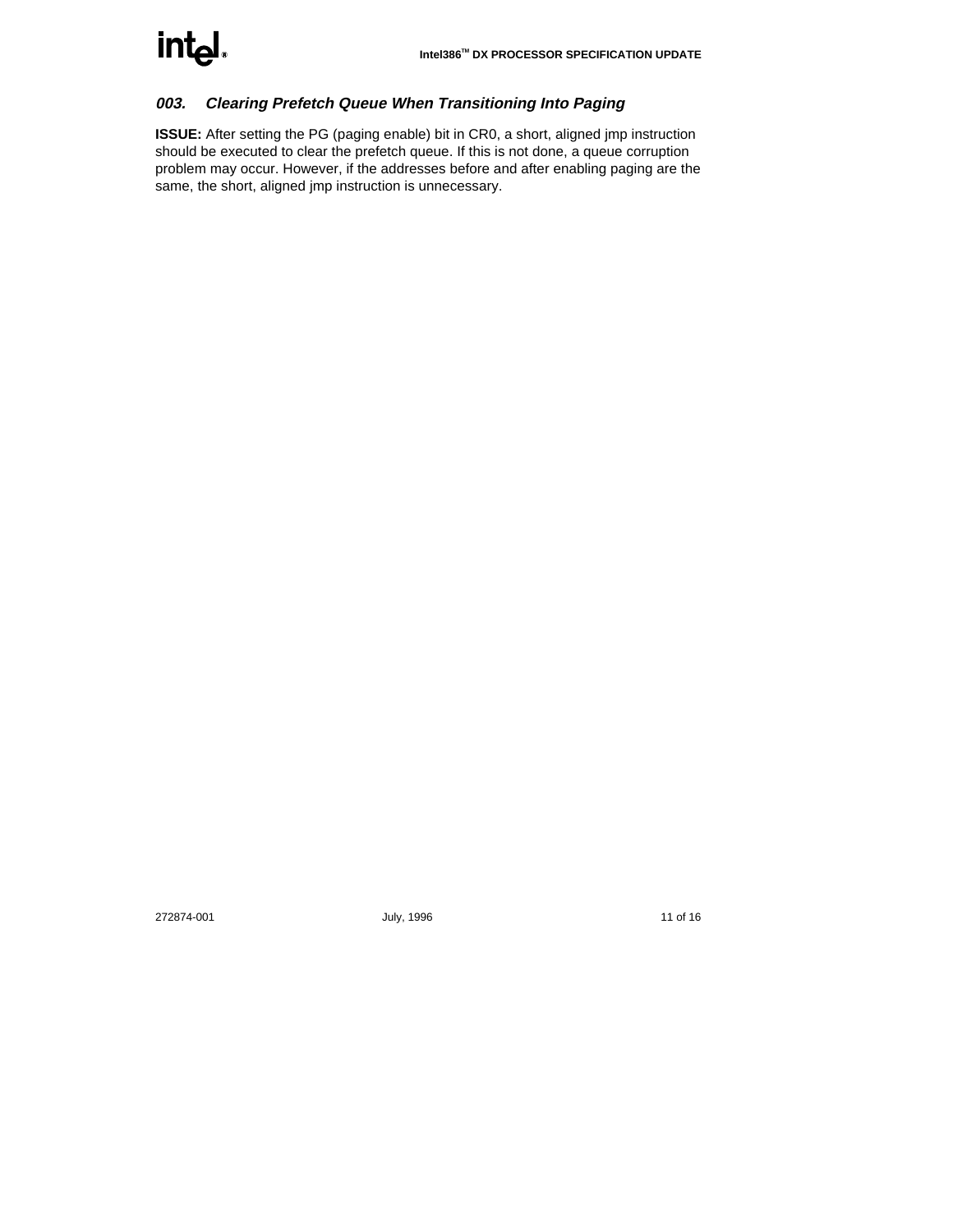

# **SPECIFICATION CLARIFICATIONS**

#### **001. Read Cycles Require Valid Data Bus Levels**

**ISSUE:** The Intel386 DX CPU requires that all data bus pins be at a valid logic state (high or low) at the end of each read cycle, when READY# is asserted. The system MUST be designed to meet this requirement. Therefore, do NOT allow any data lines to be floating when the read cycle completes. This requirement applies to the following bus cycles: Memory Data Read, Memory Code Read, I/O Data Read, and Interrupt Acknowledge (see datasheet table 5-2. Bus Cycle Definition).

If the device being read is a 32-bit device, such as a 32-bit memory, the system should present 32-bits of data to the Intel386™ DX CPU even if not all of the Intel386™ DX CPU byte enables are asserted.

If the device being read is a 16-bit or an 8-bit device, however, pullup resistors can be used to guarantee valid logic levels on the upper data lines, which otherwise would be floating. Note that bus cycles to 16-bit and 8-bit devices typically include several wait states, but always calculate the effects of R-C time constants to ensure the pullups will drive proper logic levels onto the bus within the time required.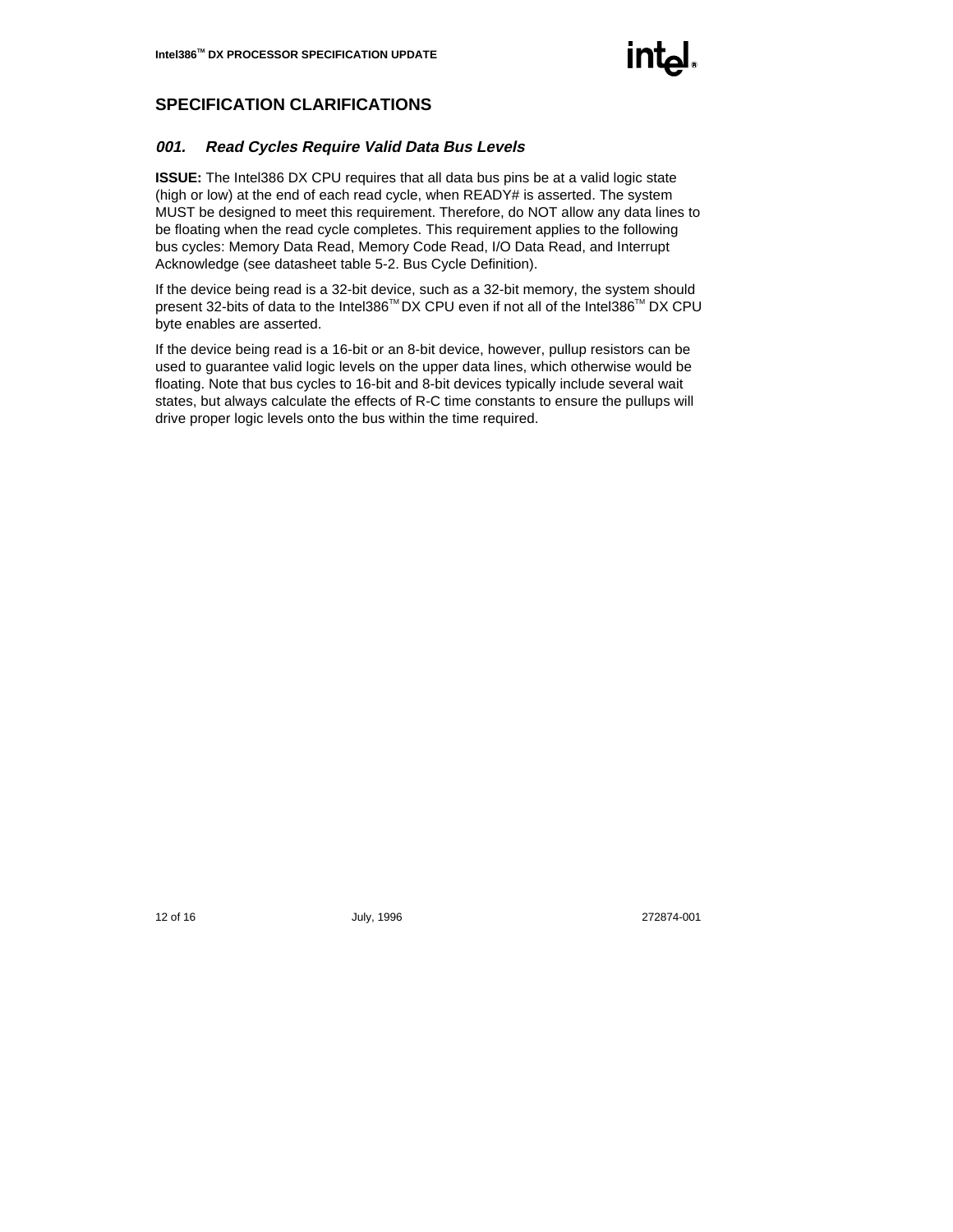

#### **002. Use of ESP as a Base Register With CALL, PUSH, and POP Instructions**

**ISSUE:** This clarifies how ESP behaves with instructions that implicitly reference the stack and explicitly reference another location in memory using ESP as a base register.

| Instruction                  | <b>Explicit Memory</b><br>Reference uses<br>the ESP value | <b>ESP</b> value<br>used as base |
|------------------------------|-----------------------------------------------------------|----------------------------------|
| CALL-indirect<br>thru-memory | before<br>decrementing                                    | old ESP                          |
| PUSH-from<br>memory          | before<br>decrementing                                    | old ESP                          |
| POP-to memory                | after<br>incrementing                                     | new ESP                          |

This is consistent in that the CALL-indirect-thru-memory and the PUSH-from-memory both use the same ESP value.

Furthermore, the relation between PUSH-from-memory and POP-to-memory is such that it allows the instruction sequence:

> PUSH [ESP+n] POP [ESP+n]

to have the desirable property of both instructions referencing the same memory location.

#### **003. Use of Code Breaks to Debug 86/286 Operating Systems**

**ISSUE:** The RF bit in the EFLAGS register is cleared by a 16-bit IRET, making it difficult to use the on-chip debug registers to set code breakpoints to debug 16-bit operating systems. Data breakpoints work fine in all cases, and code breakpoints work fine as long as all interrupt handlers are 32-bits and return with 32-bit IRETs or task switches. In 16-bit environments, software debuggers should use the CC (single byte INT 3 instruction) to place software breakpoints in code.

272874-001 July, 1996 13 of 16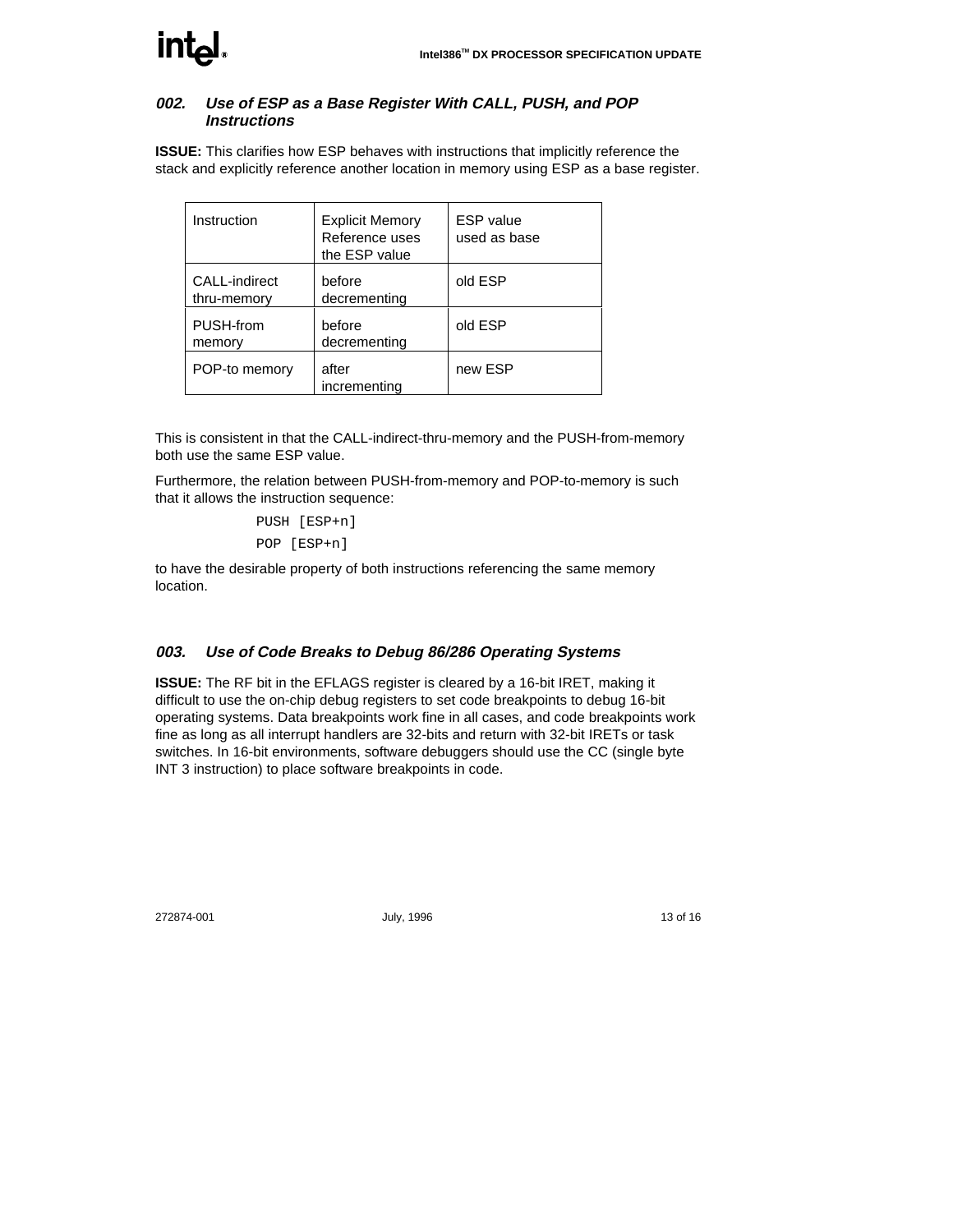

#### **004. Use Of ESP In 16-Bit Code With 32-Bit Interrupt Handlers**

**ISSUE:** When a 32-bit IRET is used to return to another privilege level, and the old level uses a 4G stack ( $D/B$  bit in the segment register  $= 1$ ), while the new level uses a 64k stack ( $D/B$  bit = 0), then only the lower word of ESP is updated. The upper word remains unchanged. This is fine for pure 16-bit code, as well as pure 32-bit code. However, when 32-bit interrupt handlers are present, 16-bit code should avoid any dependence on the upper word of ESP. No changes are necessary in existing 16-bit code, since the only way to access ESP in USE16 segments is through the 32-bit address size prefix.

#### **005. Debug Breakpoints**

**ISSUE:** Under certain debug conditions, the fetches of interruptable instructions (ESC and REP + string instructions) are repeated. This problem occurs in the following cases:

Case 1:

Code breakpoint set on the instruction following an interruptable instruction

If the interruptable instruction is an ESC instruction waiting for the BUSY# signal to go inactive (indicating the Intel387 DX math co-processor has completed the previous ESC instruction), the ESC instruction will be repeatedly fetched for the duration of the wait. If the interruptable instruction is a REP + string instruction, the instruction will be fetched once for each iteration indicated by the REP. In both cases, once the interruptable instruction is completed, control will be transferred to the user's debug handler.

Case 2:

Single stepping through ESC instructions

In the case where TF=1 and the BUSY# signal (from a previous ESC instruction) is still active, the single step handler will be entered with the ESC instruction not executed and with the EIP still pointing to the same instruction. On returning from the handler, the same instruction, ESC, will be fetched again. In the event the BUSY# signal is still active after the second fetch of the ESC instruction, the debug handler will be entered once again. After completely executing the ESC instruction, the debug handler will be entered with the EIP pointing to the next instruction.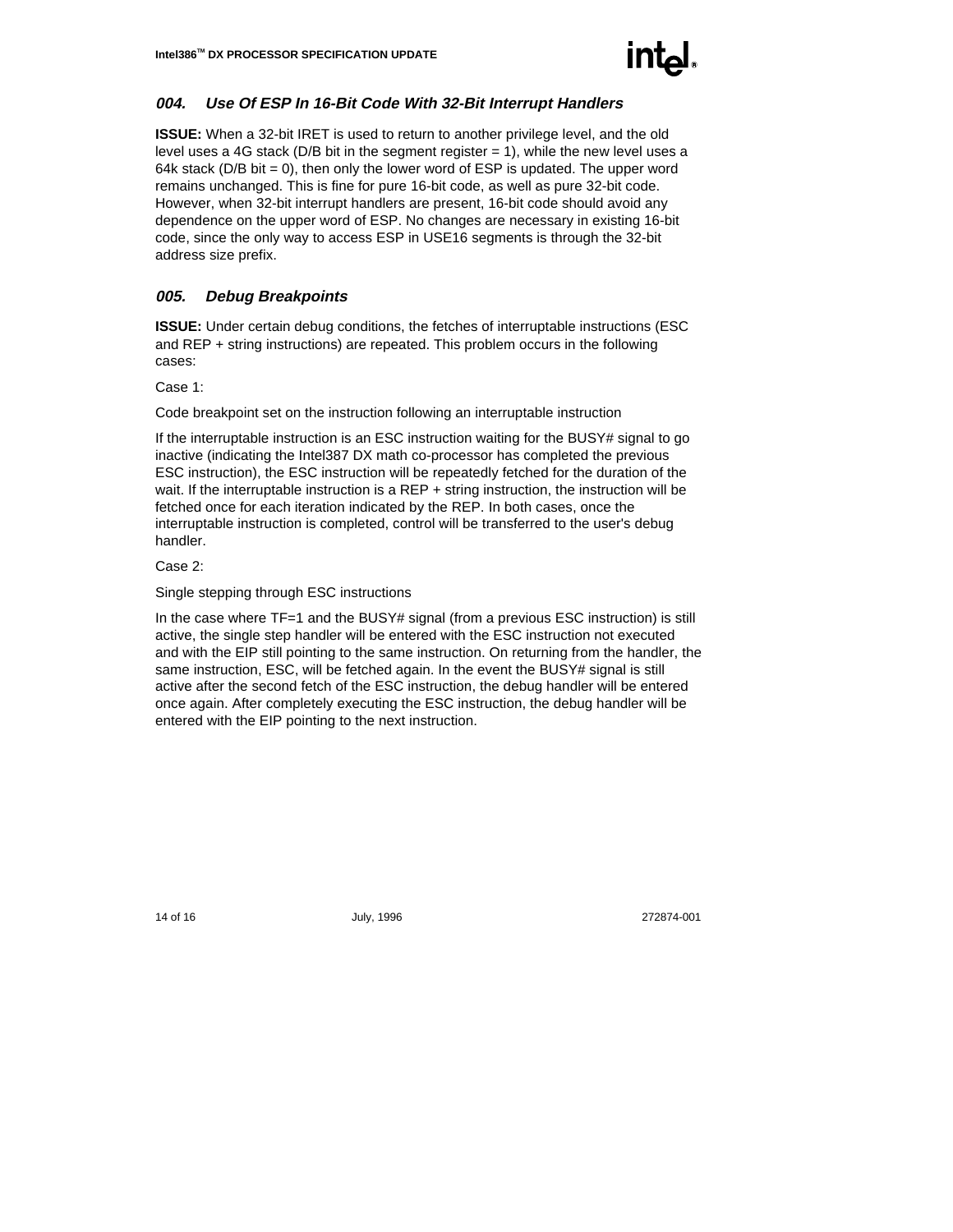

Neither case alters the result of the execution. The only implication is that users may see the additional fetches. The extra fetches of cases 1 and 2 could show up to users who monitor the address bus during debug or to users who have an ICE part and observe the trace data buffer or the ICE0-3 pins. Users who single step on an instruction mix that contains long ESC instructions could notice multiple entries to the debug handler for the same instruction.

272874-001 **July, 1996 15 of 16**